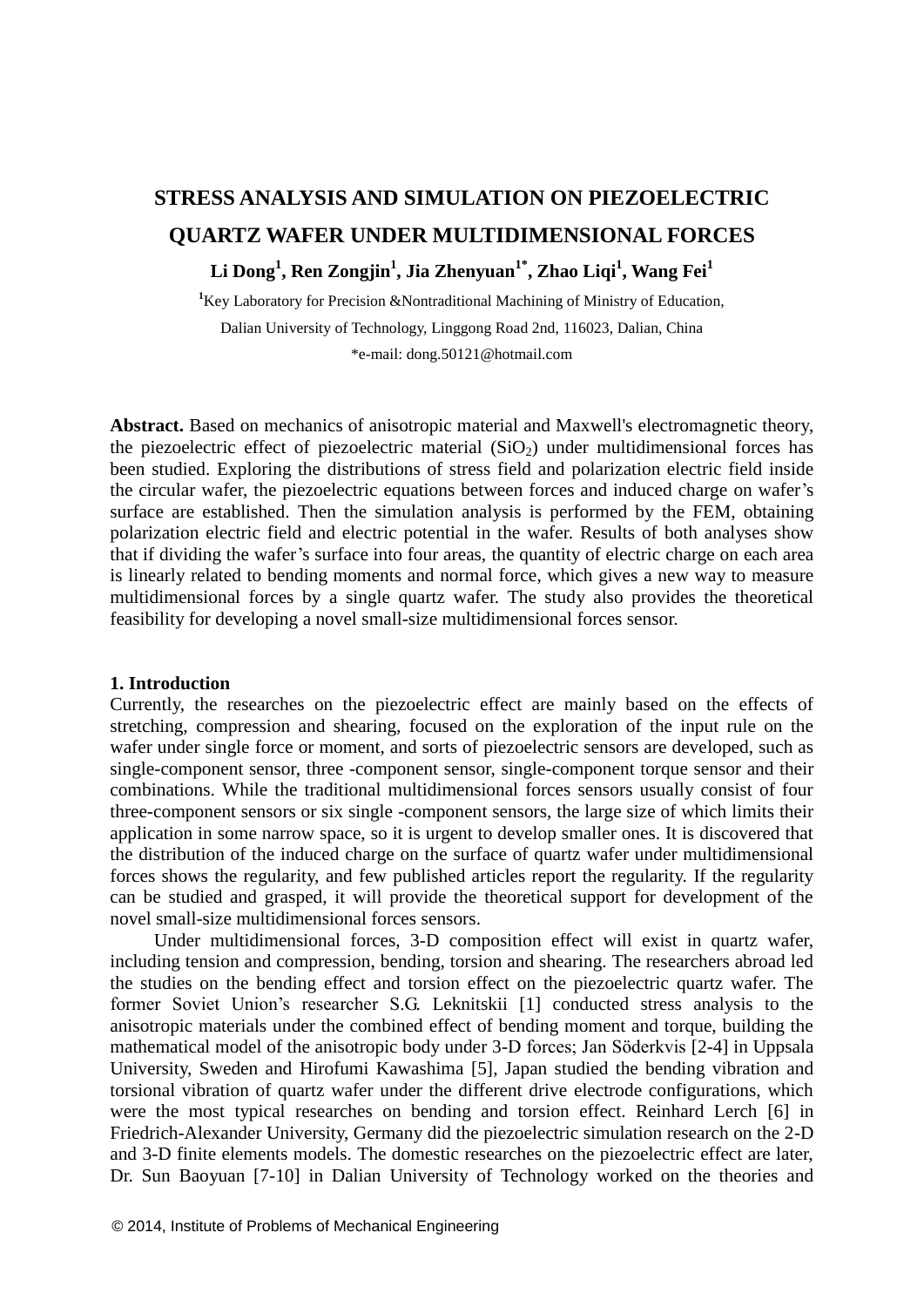applications of piezoelectric effect, confirming the existence of bending effect and torsion effect in the quartz wafer and establishing the function of load-induced charge respectively. All these studies have promoted the development of the effect of bending and torsion, but basically they are still the single-moment researches, lack of further researches on the piezoelectric theory under 6-D forces.

This paper regards the X0-cut α-dextrorotation circular quartz wafer as the study object. Aimed at the anisotropic property of the quartz wafer, the piezoelectric effect of single-piece wafer under 6-D forces is explored, then simulation research is performed by Ansys, acquiring a result matched with the former. The result of theoretical analysis and simulation will provide the theoretical basic for realizing the measurement of multidimensional forces by single piece of quartz wafer or a pair, enriching the field of piezoelectric sensors greatly.

#### **2. Stress mathematical model of the quartz wafer under 6-D forces**

For the isotropic material, bending moment is independent to torque within small deformation, and the total deformation and the stress can be obtained by the superposition of both effects; While for the anisotropic material, bending moment will couple with torque within small deformation, that is to say torque will generate bending deformation and bending moment will lead to torsion deformation.

Quartz belongs to the anisotropic material, when only three moments are applied on it, the coupling of the moments needs to be analyzed, the wafer model is shown in Fig. 1.



**Fig. 1.** Model of quartz wafer under 3-D forces.

According to the mechanics of anisotropic material, this is a spacial bending-torsion case, including the generalized plane strain problem and generalized torsion problem [1]. According to the differential equations and the boundary conditions of both problems, each

component in the stress field can be got from equation (1).  
\n
$$
\begin{aligned}\n\sigma_x &= \frac{\partial^2 F}{\partial y^2} + \overline{U}, \quad \sigma_y = \frac{\partial^2 F}{\partial x^2} + \overline{U}, \quad \tau_{xy} = -\frac{\partial^2 F}{\partial x \partial y} \\
\tau_{xz} &= \frac{\partial \psi}{\partial y}, \quad \tau_{yz} = -\frac{\partial \psi}{\partial x} \\
\sigma_z &= \left(\frac{s_{34}}{2s_{33}} M_t - M_2\right) \frac{x}{I_2} + \left(-\frac{s_{35}}{2s_{33}} M_t + M_1\right) \frac{y}{I_1} - \frac{1}{s_{33}}(s_{13}\sigma_x + s_{23}\sigma_y + s_{34}\tau_{yz} + s_{35}\tau_{xz} + s_{36}\tau_{xy})\n\end{aligned}
$$
\n(1)

wherein, *F* represents the plane stress function, while  $\psi$  represents torsion function,  $I_1$ ,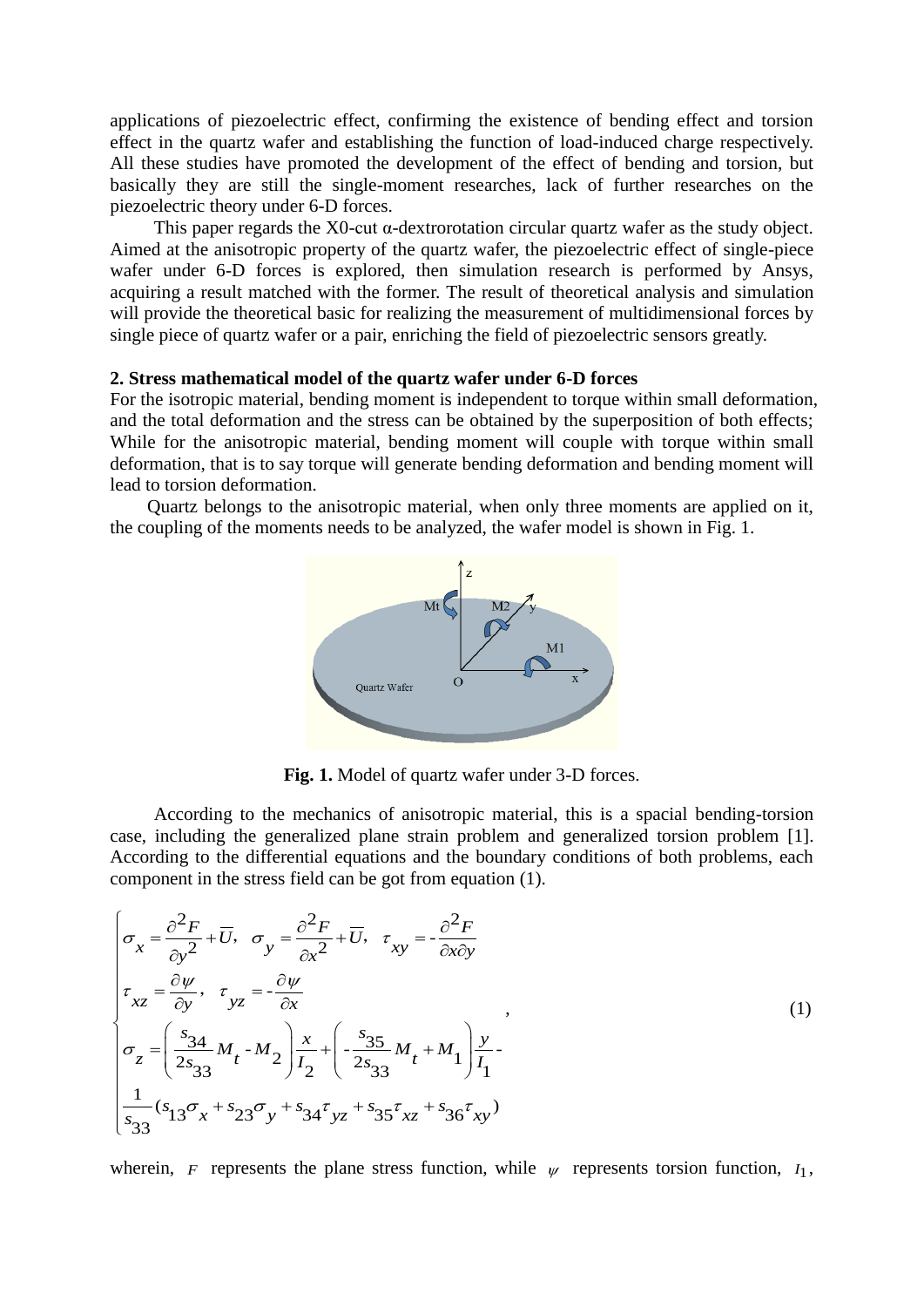$N_2$  are the principal moments of inertia of wafer for the x and y axis respectively,  $M_1$ ,  $M_2$ are the torques for x and y axis respectively,  $M_t$  is the torque for z axis,  $s_{ij}$  is elastic compliance coefficient,  $\overline{U}$  is volume and face force.

After determining the stress distribution within the wafer under the three moments, the stress field of wafer under 6-D forces is analyzed. The 6-D forces applied on the wafer consist of three directional forces (the normal force  $F_z$  and the tangential force  $F_x$  and  $F_y$ ) and three moments (the torque  $M_t$  and the bending moment  $M_1$  and  $M_2$ ), the mechanical model is shown in Fig. 2.



**Fig. 2.** Model of the quartz wafer under 6-D forces.

As on the side face of the wafer no pulling or compressing stress in x and y directions are applied on the wafer and no volume or face forces exist on the lateral surface, so  $F=0$ and  $\overline{U}=0$ . According to the independence and the superposition of stresses and based on equation(1), the final stress mathematical model of quartz wafer under 6-D forces is acquired as equation(2).

$$
\sigma_x = 0
$$
\n
$$
\sigma_y = 0
$$
\n
$$
\sigma_y = 0
$$
\n
$$
\sigma_z = \left(\frac{s_{34}}{2s_{33}}M_t - M_2\right)\frac{x}{I_2} + \left(-\frac{s_{35}}{2s_{33}}M_t + M_1\right)\frac{y}{I_1} - \frac{1}{s_{33}}(s_{13}\sigma_x + s_{23}\sigma_y + s_{34}\sigma_{yz} + s_{35}\sigma_{xz} + s_{36}\sigma_{xy}) + \frac{F_z}{A}
$$
\n
$$
\sigma_{yz} = -\frac{\partial \psi}{\partial x} + \frac{F_y}{A}
$$
\n
$$
\sigma_{xz} = \frac{\partial \psi}{\partial y} + \frac{F_x}{A}
$$
\n
$$
\sigma_{xy} = 0
$$
\n(2)

wherein, A represents the area of the upper face of the wafer,  $F_x$  and  $F_y$  are the tangential forces on the plane xy, pointing to the x and y positive direction respectively,  $F<sub>z</sub>$  represents the normal force on the plane xy, pointing to the z positive direction.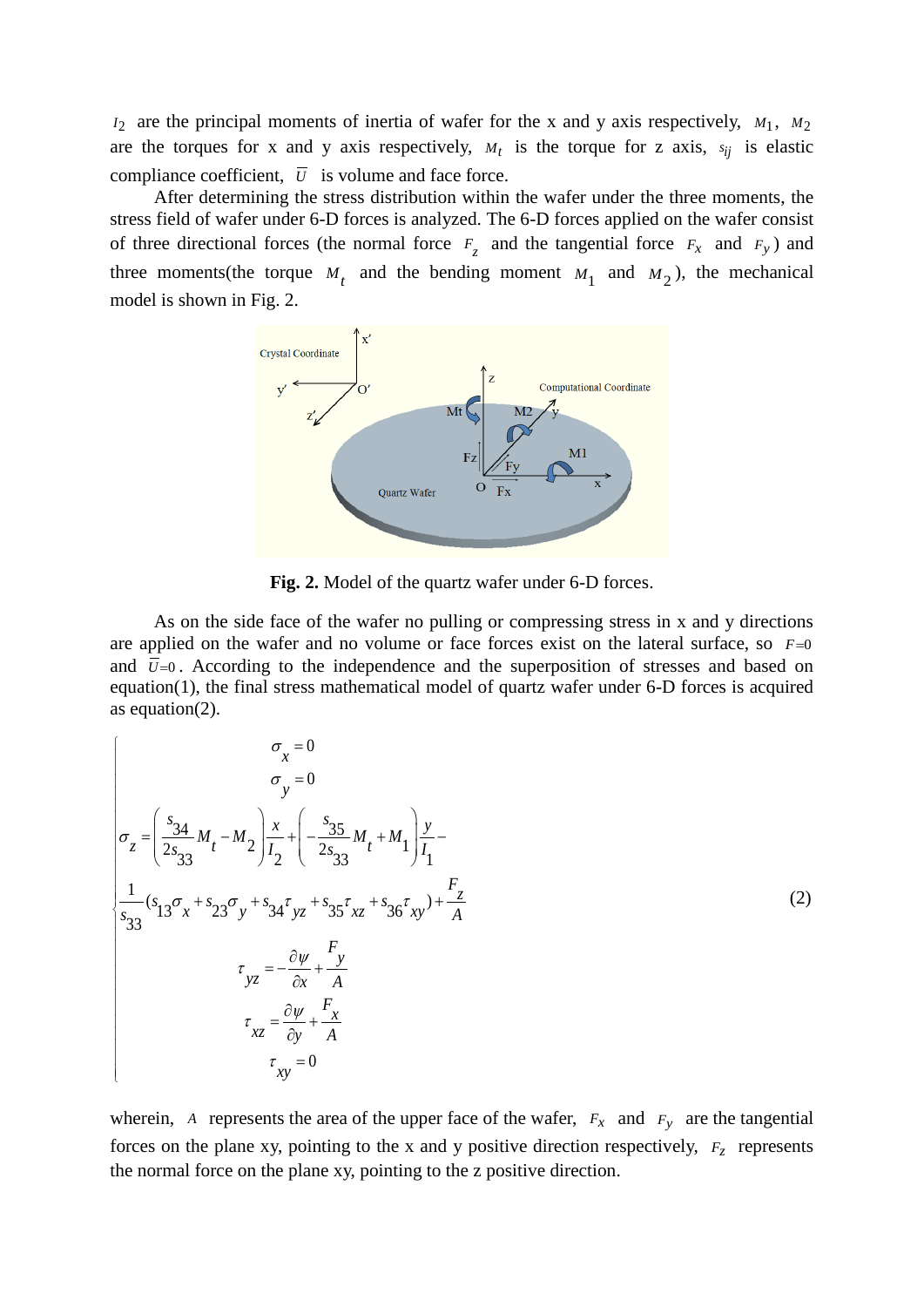#### **3. Numerical calculation and simulation analysis by Matlab**

**Numerical calculation of piezoelectric effect.** The paper studies the X0-cut αdextrorotation circular quartz wafer, with the radius  $r=15$  mm and the thickness  $h=1$  mm. The theoretical stress calculation in last chapter is done in the computational coordinate  $Oxyz$ , as shown in Fig. 2. While the characteristic constants of the wafer are defined in the crystal coordinate  $O'x'y'z'$ . For the convenience of calculation, the crystal coordinate needs to be transformed into the computational coordinate, obtaining the characteristic constants in new coordinate. In the computational coordinate *Oxyz* , the elastic compliance coefficient matrix *s* and the piezoelectric coefficient matrix *d* are listed as follow respectively:

and the prezoercut coefficient matrix *a* are listed as 10.  
\n
$$
s = \begin{bmatrix}\n12.77 & -1.22 & -1.79 & 0 & 0 & 4.5 \\
-1.22 & 9.6 & -1.22 & 0 & 0 & 0 \\
-1.79 & -1.22 & 12.77 & 0 & 0 & -4.5 \\
0 & 0 & 0 & 20.04 & -9.0 & 0 \\
0 & 0 & 0 & -9.0 & 29.12 & 0 \\
4.5 & 0 & -4.5 & 0 & 0 & 20.04\n\end{bmatrix} \times 10^{-12} m^2 / N
$$

$$
d = \begin{bmatrix} 0 & 0 & 0 & -0.727 & 4.62 & 0 \\ 0 & 0 & 0 & 0 & 0 & 0 \\ 2.31 & 0 & -2.31 & 0 & 0 & 0.727 \end{bmatrix} \times 10^{-12} C/N
$$

For the X0-cut quartz water, the normal stress on plane z 
$$
\sigma_z
$$
 is listed as equation (3):  
\n
$$
\sigma_z = \left(\frac{s_{34}}{2s_{33}}M_t - M_2\right)\frac{x}{I_2} + \left(-\frac{s_{35}}{2s_{33}}M_t + M_1\right)\frac{y}{I_1} - \frac{1}{s_{33}}(s_{13}\sigma_x + s_{23}\sigma_y + s_{34}\sigma_{yz} + s_{35}\sigma_{xz} + s_{36}\sigma_{xy}) + \frac{F_z}{A}
$$
\n(3)

Although, torque  $M_t$  will produce two tangential stresses  $\tau_{zy}$  and  $\tau_{zx}$  on the plane z, while in current computational coordinate, the elastic compliance coefficient  $s_{33} \neq 0$ ,  $s_{34} = s_{35} = 0$ , by simplifying equation(3), equation(4) is acquired as follow:

$$
\sigma_{z} = -\frac{M_{2}x}{I_{2}} + \frac{M_{1}y}{I_{1}} + \frac{F_{z}}{A}.
$$
\n(4)

From equation(4), it is obvious that torque  $M_t$  and tangential forces  $F_x$  and  $F_y$ make no effect on the normal stress  $\sigma_z$ , and no coupling exists between bending moments and torque. So in the computational coordinate, the simplified stress situation of X0-cut wafer under 6-D forces is listed as equation(5):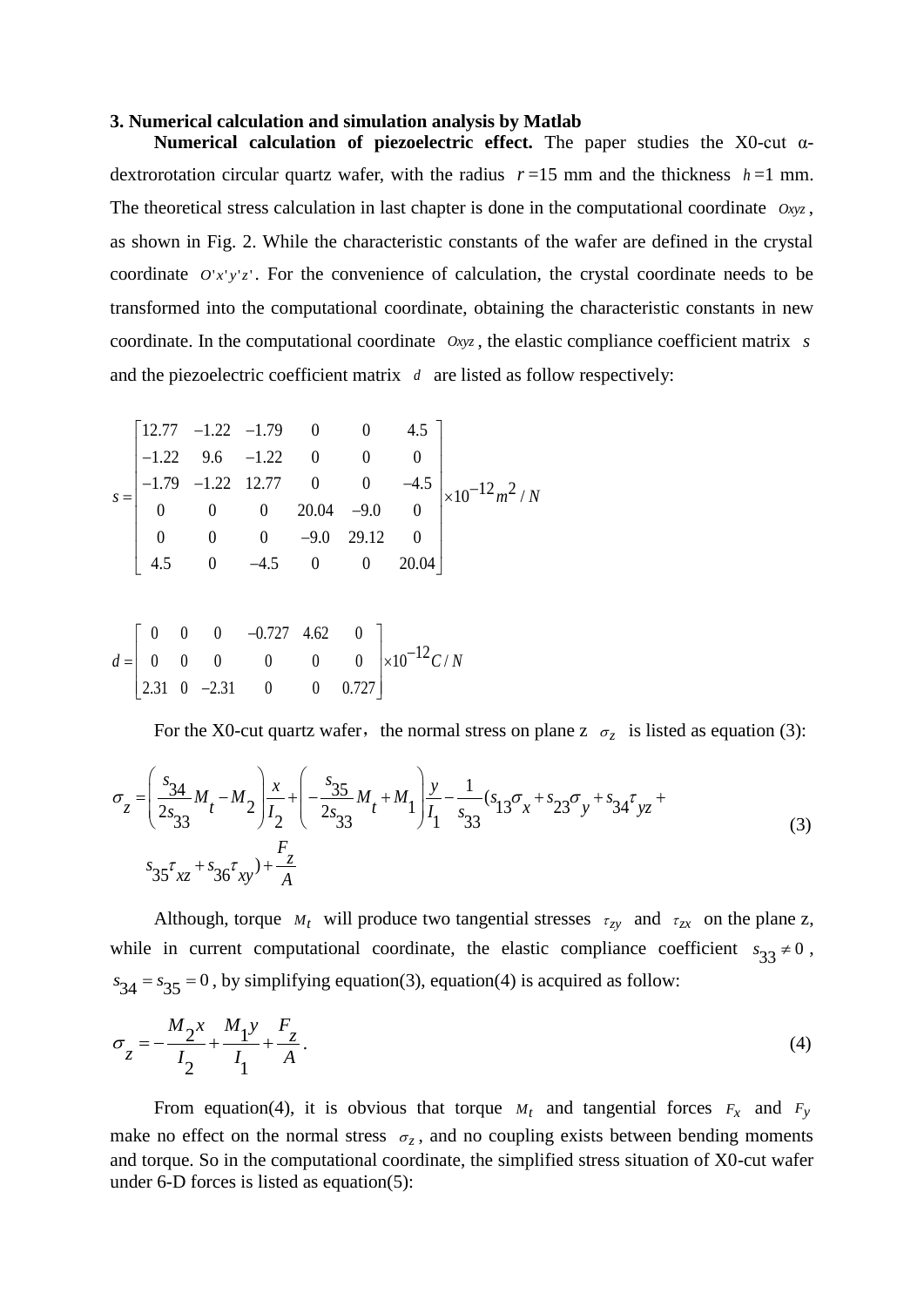$$
\sigma_x = 0
$$
\n
$$
\sigma_y = 0
$$
\n
$$
\sigma_z = -\frac{M_2 x}{I_2} + \frac{M_1 y}{I_1} + \frac{F_z}{A}
$$
\n
$$
\tau_{yz} = -\frac{\partial \psi}{\partial x} + \frac{F_y}{A}
$$
\n
$$
\tau_{xz} = \frac{\partial \psi}{\partial y} + \frac{F_x}{A}
$$
\n
$$
\tau_{xy} = 0
$$
\n(5)

wherein, the axial moment of inertia  $I_1 = I_2 = \pi r^4/4$ .

The intensity of polarization  $P$  can be calculated by equation (6) listed as follow:

$$
P = dT, \tag{6}
$$

wherein,  $d$  represents the piezoelectric coefficient matrix in coordinate  $Oxyz$ ,  $T$  is the load matrix,  $T = \begin{bmatrix} \sigma_x & \sigma_y & \sigma_z & \tau_{yz} & \tau_{xz} & \tau_{xy} \end{bmatrix}^T$ .

The density of induced charge on the plane z of the wafer  $\eta_p$  can be calculated by equation (7) listed as follow:

$$
\eta_p = P \cdot e \,,\tag{7}
$$

wherein, e is the unit normal vector.

The z-component of the intensity of polarization  $P_z$  can be acquired by equation (5) and equation(6):

and equation(6):  
\n
$$
P_z = d_{31}\sigma_x + d_{33}\sigma_z + d_{36}\sigma_{xy} = d_{33}(-\frac{M_2x}{I_2} + \frac{M_1y}{I_1} + \frac{F_z}{A}).
$$
\n(8)

According to the equation(7) and (8),  $\eta_{z+}$ ,  $\eta_{z-}$  can be calculated, listed as equation(9), referring to the density of induced charge on the upper face " $z+$ " and the bottom

face "z-" of the wafter in the z-direction respectively.  
\n
$$
\begin{cases}\n\eta_{z+} = P \cdot n = P_z \cdot e_z = d_{33}(-\frac{M_2 x}{I_2} + \frac{M_1 y}{I_1} + \frac{F_z}{A}) \\
\eta_{z-} = P \cdot n = -P_z \cdot e_z = -d_{33}(-\frac{M_2 x}{I_2} + \frac{M_1 y}{I_1} + \frac{F_z}{A})\n\end{cases}
$$
\n(9)

wherein,  $d_{33} = -2.31 \times 10^{-12} C/N$ ,  $I_1 = I_2 = \pi r^4 / 4 = 4.0 \times 10^{-8} m^4$ .

Divide the upper face "z+" into four areas, which are area1, area2, area3 and area4 respectively, as shown in Fig. 3.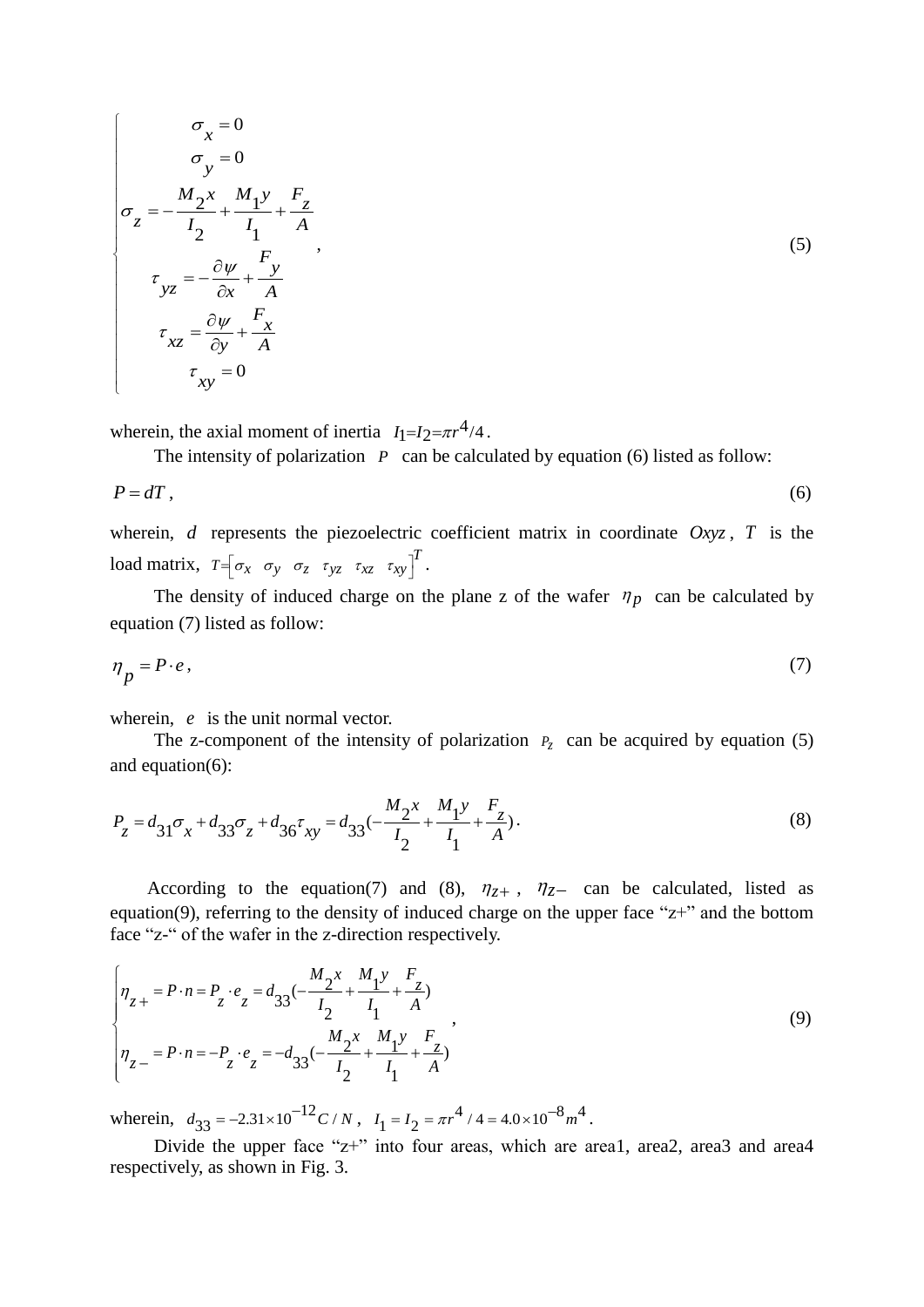

**Fig.** 3. Four divided areas on upper face "z+".

 $Q_1$ ,  $Q_2$ ,  $Q_3$  and  $Q_4$  are the quantity of electric charge in the four areas respectively, which can be calculated by integrating the density of induced charge  $\eta_{z+}$  obtained by

equation(9) in the four areas respectively. The results are listed as equation(10):  
\n
$$
Q_1 = \iint_{z+xy} \eta_z + dxdy = [0.654(M_2 - M_1) - 0.0058F_z] \times 10^{-10} (C)
$$
\n
$$
Q_2 = \iint_{z+{-x,y}} \eta_z + dxdy = [-0.654(M_1 + M_2) - 0.0058F_z] \times 10^{-10} (C)
$$
\n
$$
Q_3 = \iint_{z+{-x,y}} \eta_z + dxdy = [0.654(M_1 - M_2) - 0.0058F_z] \times 10^{-10} (C)
$$
\n
$$
Q_4 = \iint_{z+{x,-y}} \eta_z + dxdy = [0.654(M_2 + M_1) - 0.0058F_z] \times 10^{-10} (C)
$$
\n(10)

Observing the theoretical results above, it is clear that for X0-cut quartz wafer under 6-D forces, the quantity of electric charge induced on the surface of the wafer is strictly linearly related to bending moments  $M_1$ ,  $M_2$  and the normal force  $F_z$ . Assigning  $M_1=M_2=10N \cdot m$ ,  $F_z=-1000N$  in equation (10), the results can be obtained as follow:

$$
Q_1 = 5.8 \times 10^{-10} C, Q_2 = -7.28 \times 10^{-10} C, Q_3 = 5.8 \times 10^{-10} C, Q_4 = 18.88 \times 10^{-10} C.
$$

When two bending moments and normal force applied on the quartz wafer, by laying out four electrode slices on the four areas of the top " $z$ +" and detecting  $Q_1$ ,  $Q_2$ ,  $Q_3$ ,  $Q_4$ , it is easy to get  $M_1$ ,  $M_2$  and  $F_z$ , listed as equation (11).

$$
M_1 = 3.84(-Q_1 - Q_2 + Q_3 + Q_4) \times 10^9 (N \cdot m)
$$
  
\n
$$
M_2 = 3.84(Q_1 - Q_2 - Q_3 + Q_4) \times 10^9 (N \cdot m)
$$
  
\n
$$
F_z = -4.31(Q_1 + Q_2 + Q_3 + Q_4) \times 10^{11} (N)
$$
\n(11)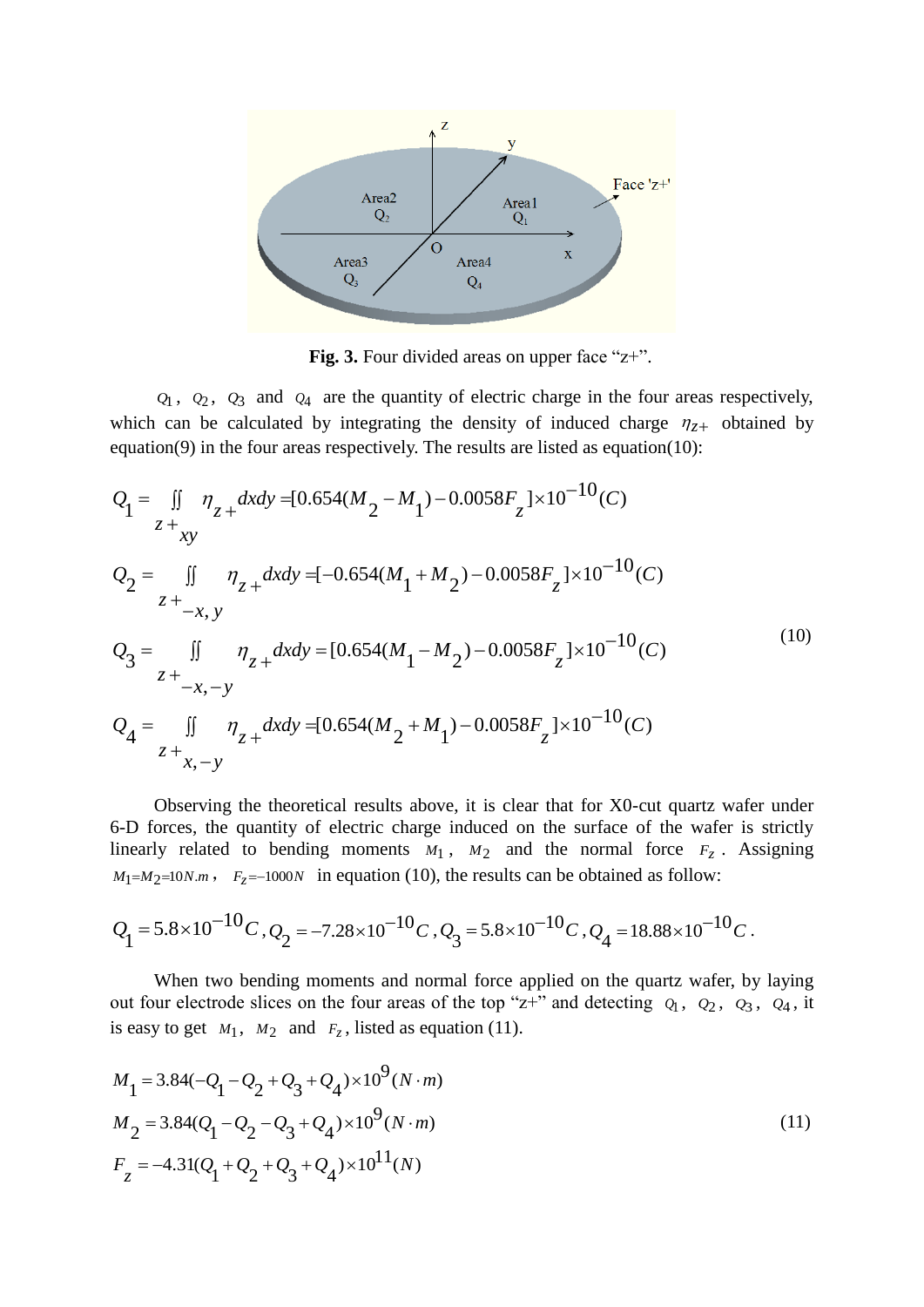**Simulation analysis by Matlab.** By applying the Matlab PDE toolbox, the paper has conducted the numerical analysis of the polarization electric field and the electric potential qualitatively, depicting visually the distribution of the electric field and potential on the surface of the quartz wafer under multidimensional forces.

According to the rule followed by the electrostatic field when there exists material [11]*,* the electric field produced by the equivalent bound charge under 6-D forces meets the Maxwell's equations. Within the quartz wafer, the electric potential meets the anisotropic differential control equation (Possion's equation), shown as equation (12).

$$
\sum_{i=1}^{3} \sum_{j=1}^{3} \varepsilon_{ij} \frac{\partial^2 V(r)}{\partial x_i \partial y_j} = -\frac{\rho_p}{\varepsilon_0},\tag{12}
$$

wherein,  $\rho_p$  is the polarized body density of induced charge,  $\varepsilon_{ij}$  represents the dielectric coefficient with  $\varepsilon_{11} = \varepsilon_{22} = 4.52$ ,  $\varepsilon_{33} = 4.62$  for quartz wafer,  $V(r)$  is electrostatic field scalar potential in the anisotropic medium,  $\varepsilon_0$  is dielectric constant.

The polarized body density of charge  $\rho_p$  can be obtained by equation (13):

$$
\rho_p = -\nabla \cdot P = -\left(\frac{\partial P_x}{\partial x} + \frac{\partial P_y}{\partial y} + \frac{\partial P_z}{\partial z}\right).
$$
\n(13)

From the theoretical result of the induced charge calculated in the previous chapter it is known that for X0-cut quartz wafer under 6-D forces, the quantity of the induced charge on the wafer surface is only related to the bending moments  $M_1$ ,  $M_2$  and the normal force  $F_z$ , so in the numerical analysis of electric potential, it's enough to apply only the three forces on the quartz wafer. By equation (4), the normal stress  $\sigma_z$  can be obtained, and the values of other five stresses are all zero. Finally by equation (6), (7) and (13), it can be calculated that  $\rho_p^0 = 0.$ 

When  $\rho_p = 0$ , the differential equation(12) can be transformed into Laplace's equation, listed as equation (14):

$$
\sum_{i=1}^{3} \sum_{j=1}^{3} \varepsilon_{ij} \frac{\partial^2 V(r)}{\partial x_i \partial x_j} = 0.
$$
\n(14)

The boundary condition in the electrostatic is listed as equation (15):

$$
n \cdot (\varepsilon_0 \varepsilon_r E_1 - \varepsilon_0 \varepsilon_r E_2) = \eta_p
$$
  
\n
$$
n \cdot (E_1 - E_2) = 0
$$
\n(15)

wherein,  $\eta_p$  is the facial density of induced charge,  $\varepsilon_r = \varepsilon_{ij} e_i e_j$ , E is the electric field.

By applying the Matlab PDE toolbox and assigning  $M_1 = M_2 = 10 N \cdot m$ ,  $F_z = -1000 N$ , the equation (14) can be solved under the boundary condition equation (15), acquiring the results shown in Fig. 4.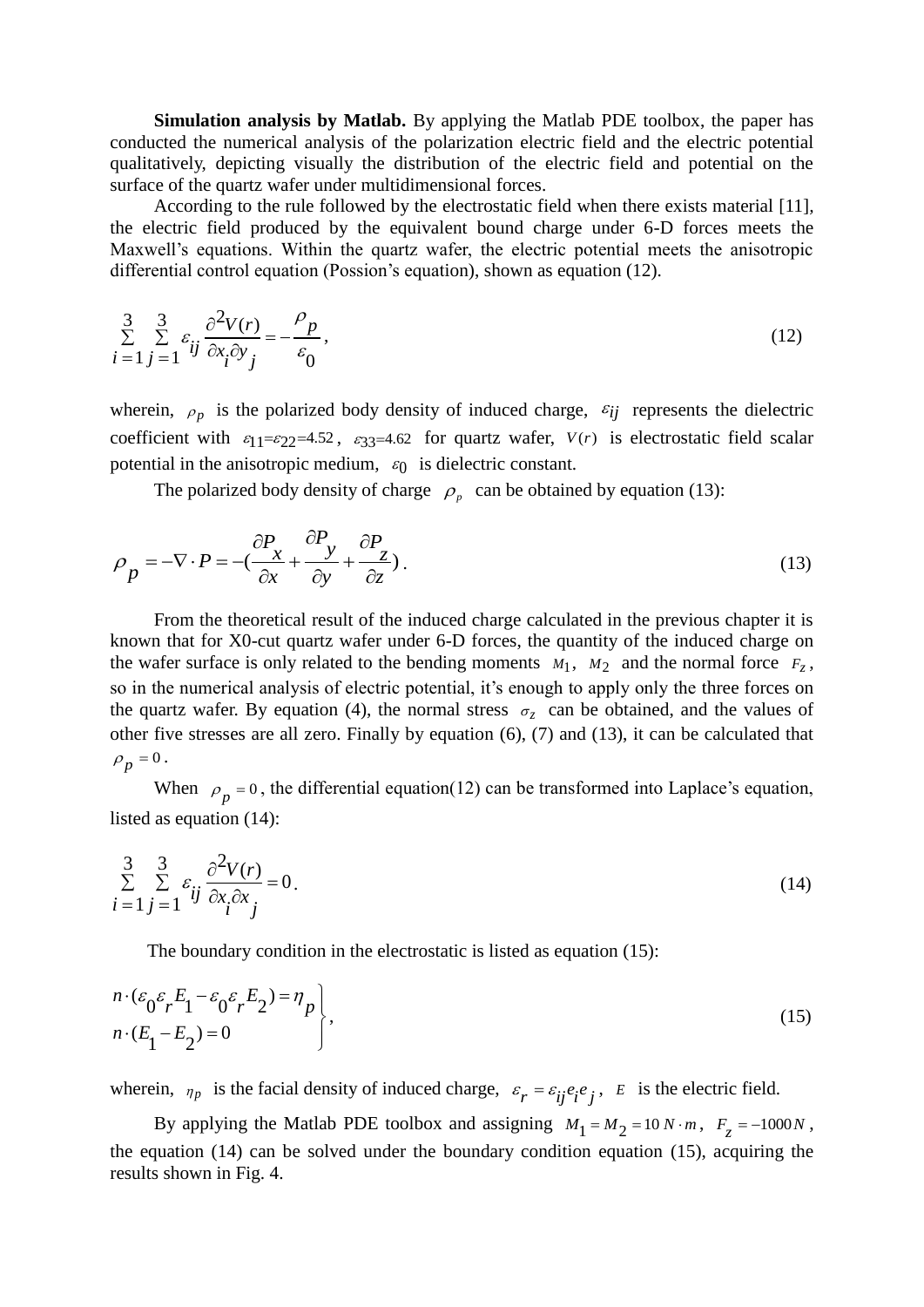

**Fig. 4.** Equipotential diagram of electric potential and electric field on face "z+".

From Fig. 4, it is obvious that the electric potential shows that the fourth quadrant has the highest electric potential with the lowest in the second quadrant, and the deeper the color of the area turns, the higher electric potential the area has, presenting a symmetrical distribution along the line  $x + y = 0$  (in the numerical coordinate), which is in accord with the distribution of quantity of electric charge calculated by equation (10). Figure 4 also shows the distribution of electric field vector with the direction from high potential to low potential.

#### **4. Simulation research on the quartz wafer by the FEM**

In the simulation research by the software of FEM, Ansys, the X0-cut  $\alpha$ -dextrorotation circular quartz wafer is analyzed, with the radius  $r=15$  mm and the thickness  $h=1$  mm. The model of the quartz wafer is established in the numerical coordinate  $Oxyz$ . According to the rule of coordinate transformation, the stiffness matrix and piezoelectric coefficient matrix can be obtained in current coordinate.

When defining the material properties, the element type Solid5 should be chosen, which is special for piezoelectric simulation. When modeling, the whole circular wafer consists of four 1/4 wafers, convenient for mapped meshing, as Fig. 5a shows.

For the purpose of checking and comparing the results of electric potential on the four areas more clearly, couple the electric potential of all nodes on each area respectively and build a node on each of the four areas, which are nodel  $(0.6 r, 0.6 r, h)$ , node2  $(-0.6r, 0.6r, h)$ , node3  $(-0.6r, -0.6r, h)$  and node4  $(0.6r, -0.6r, h)$  respectively, as shown in Fig. 5b.

After the model is built, the loading step and solving step are followed. First, the displacement of the wafer should be restricted. So the degrees of freedom  $(U_x, U_y,$  $U_z$ , *VOL*) of all the nodes on the bottom "z-" of the wafer are set to zero. As the induced charge on the surface of the wafer is only related to the bending moments  $M_1$ ,  $M_2$  and the normal force  $F_z$ , so in the simulation analysis, just the three forces need to be applied on the wafer.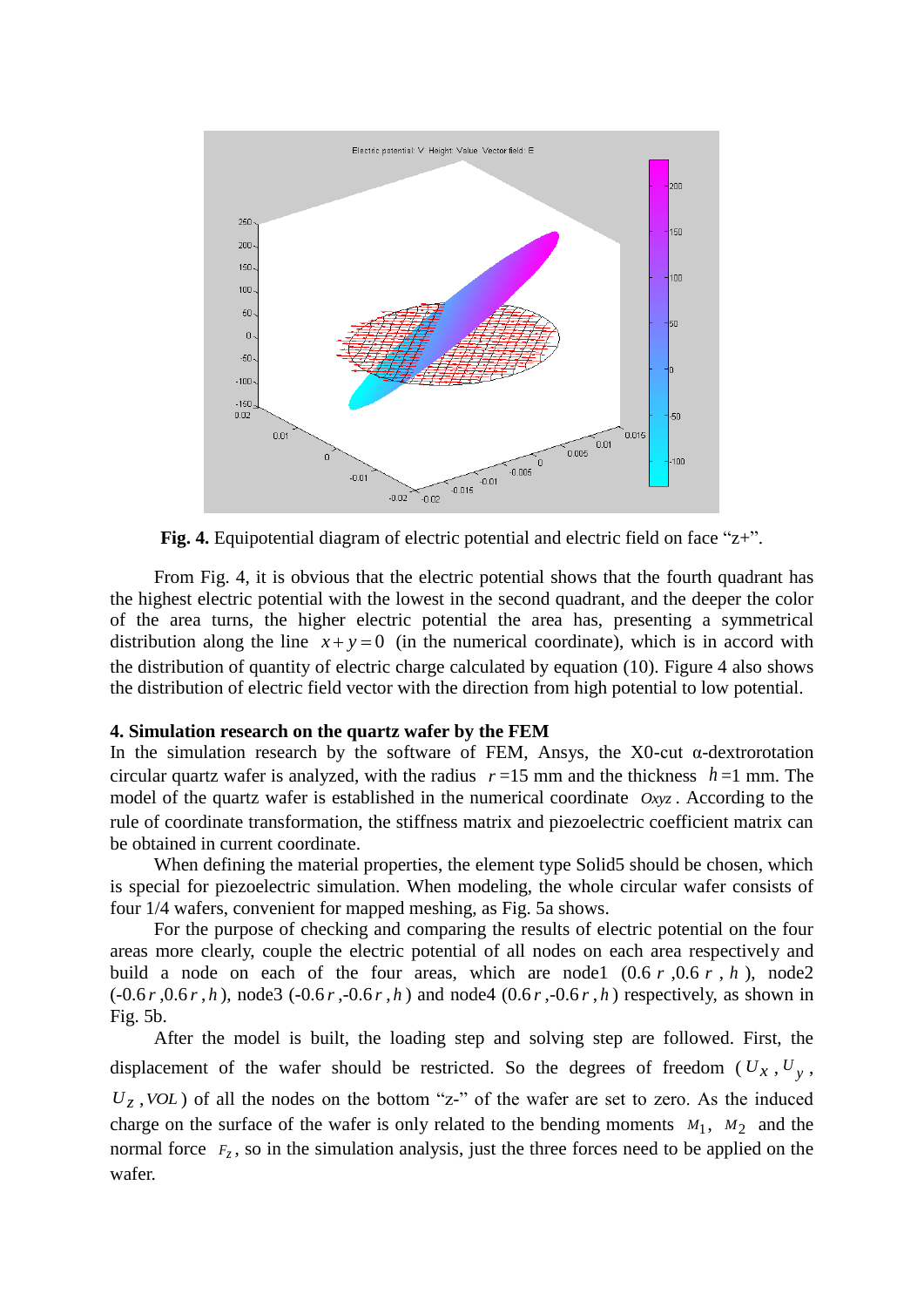

**Fig. 5.** (a) The finite element model of wafer; (b) The coupling model of the wafer with four nodes.

The specific process of loading is: Firstly, apply  $M_1$ ,  $M_2$  and  $F_z$  on the quartz wafer separately. The numerical values of both moments are 10, 12, 14, 16  $N \cdot m$  in sequence and that of the normal force  $F_z$  is -1000, -1200, -1400, -1600 N in sequence. Then apply  $M_1$ ,  $M_2$  and  $F_z$  on the quartz wafer simultaneously with initial numerical value 10  $N \cdot m$ , 10  $N \cdot m$ , -1200 N respectively, increasing at the same extent as applied separately. After all the loads are applied, solve and check the results of the nodes, four sets of load-potential data can be obtained at each of the four built nodes. The relationships between load and electric potential at node 1-4 are shown as chart 1-4 respectively.

|                                     |             |             | .<br>x<br>$ -$ |             |             |
|-------------------------------------|-------------|-------------|----------------|-------------|-------------|
|                                     | 150         |             |                |             |             |
| $\hat{\epsilon}$                    | 100         |             |                |             |             |
| Electric Potential                  | 50          |             |                |             |             |
|                                     | $\mathbf 0$ |             |                |             |             |
|                                     | $-50$       |             |                |             |             |
|                                     | $-100$      |             |                |             |             |
|                                     | $-150$      |             |                |             |             |
|                                     |             | $10(-1000)$ | 12(-1200)      | $14(-1400)$ | $16(-1600)$ |
| $\rightarrow M1$                    |             | $-76.122$   | $-91.347$      | $-106.57$   | $-121.8$    |
| $ -M2$                              |             | 76.252      | 91.502         | 106.75      | 122         |
| $-$ Fz                              |             | 69.25       | 83.1           | 96.95       | 110.8       |
| $\rightarrow \leftarrow M1, M2, Fz$ |             | 69.38       | 83.255         | 97.131      | 111.01      |

**Chart 1.** The load-potential relationship on node1.

\*Line"  $F_z$  " basically coincides with Line " $M_1, M_2, F_z$ ".

It is obvious from chart 1-4 that for each node, the superposition of each effect made by single load applied on the wafer equals to the combined effect made by all loads applied simultaneously on the wafer.

When all loads are applied on the wafer, the electric potential on node1 is positive, corresponding to the positive charge quantity  $Q_1$  on area1 calculated by equation(10); The electric potential on node2 is negative, corresponding to the negative charge quantity  $Q_2$  on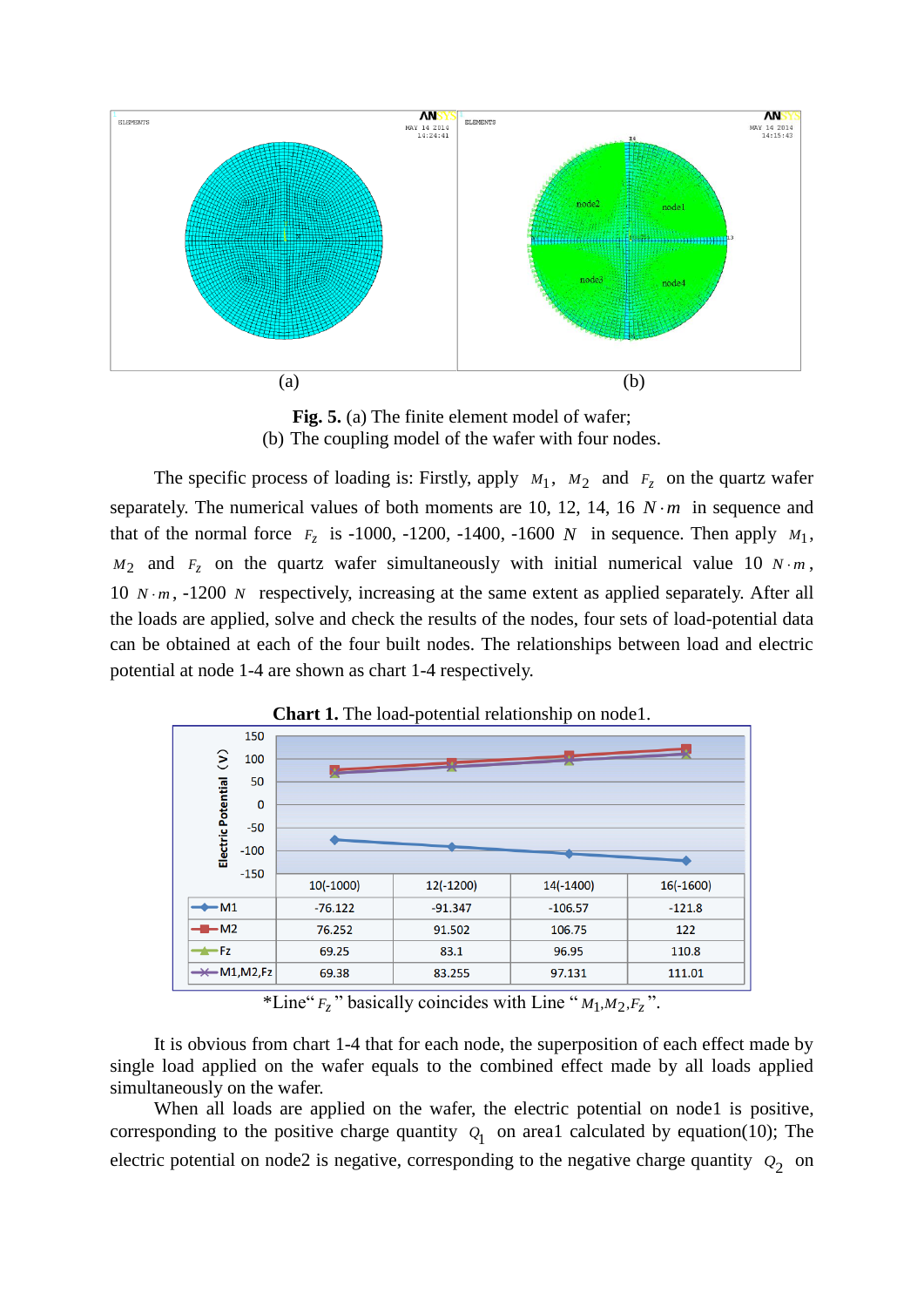area2; The electric potential on node3 is positive, corresponding to the positive charge quantity  $Q_3$  on area3; The electric potential on node4 is positive, corresponding to the positive charge quantity  $Q_4$  on area 4.



**Chart 2.** The load-potential relationship on node2.

\* Line" *M*1 " basically coincides with Line " *<sup>M</sup>*<sup>2</sup> ".



**Chart 3.** The load-potential relationship on node3.

\* Line"  $F_z$  " basically coincides with Line " $M_1, M_2, F_z$ ".



**Chart 4.** The load-potential relationship on node4.

\*Line" *M*1 " basically coincides with Line " *<sup>M</sup>*<sup>2</sup> ".

Figures 6 and 7 separately show the electric potential contour and electric field vector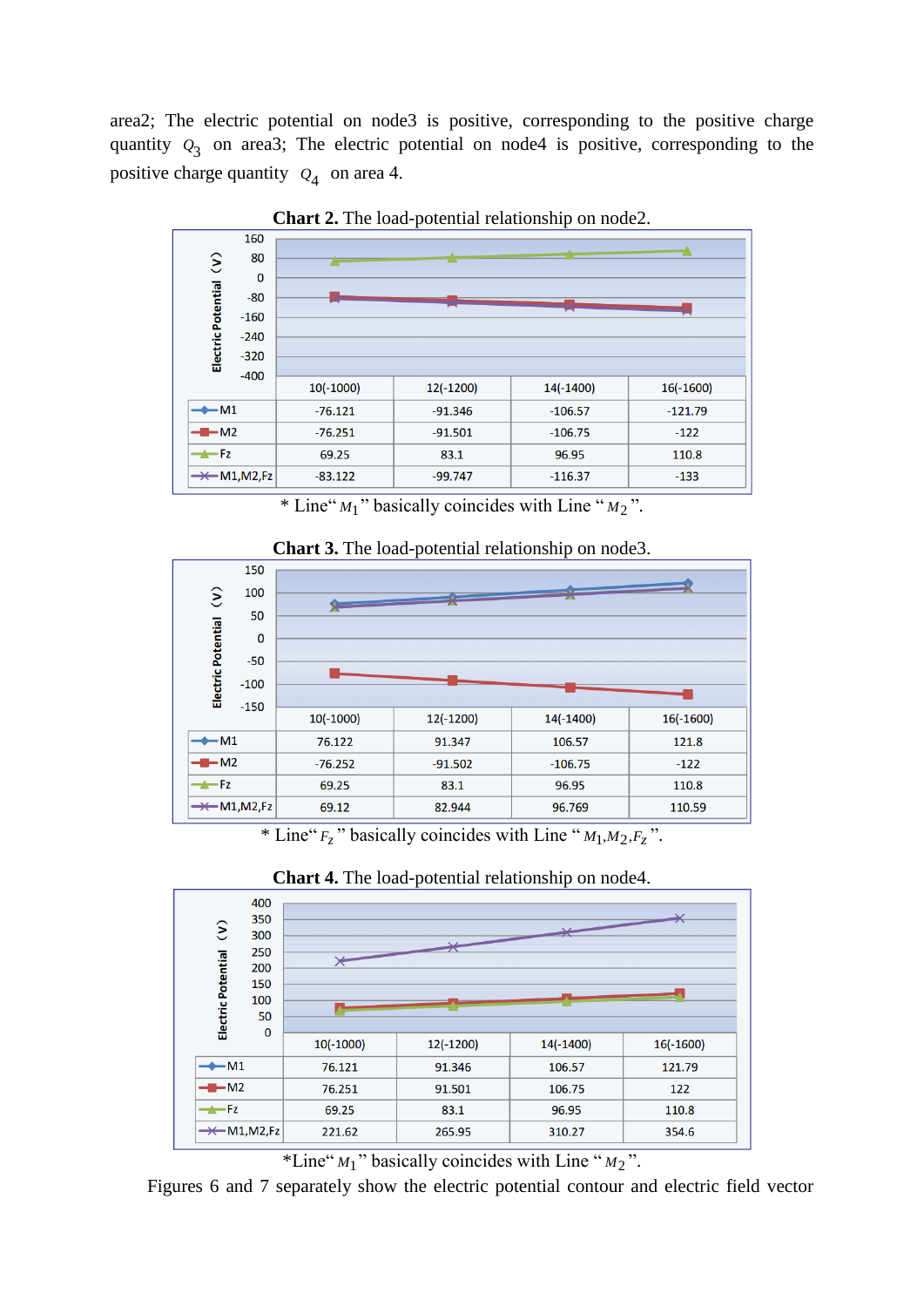contour of the quartz wafer under both the moments  $(M_1 = M_2 = 16N \cdot m)$  and the normal force( $F_z$ =-1600N) simultaneously. From Fig. 6 and Fig. 7, it is obvious that area2 has the highest electric potential with the vector of electric field pointing down and the area4 has the lowest potential with the vector of electric field pointing up. All the results of simulation by Ansys match well with the theoretical analysis.



**Fig. 6.** Electric potential contour  $(M_1 = M_2 = 16N \cdot m, F_z = -1600N).$ 



**Fig. 7.** Electric field vector contour  $(M_1 = M_2 = 16N \cdot m, F_z = -1600N).$ 

## **5. Conclusions**

By analyzing the stress state of the quartz wafer under multidimensional forces, the mathematical equations are established between the multidimensional forces and the induced charge on the surface of the wafer, acquiring the theoretical results, and then the simulation research is conducted with Ansys. The results show that for X0-cut quartz wafer under 6-D forces, the bending moments and the normal force can generate the induced charge on the